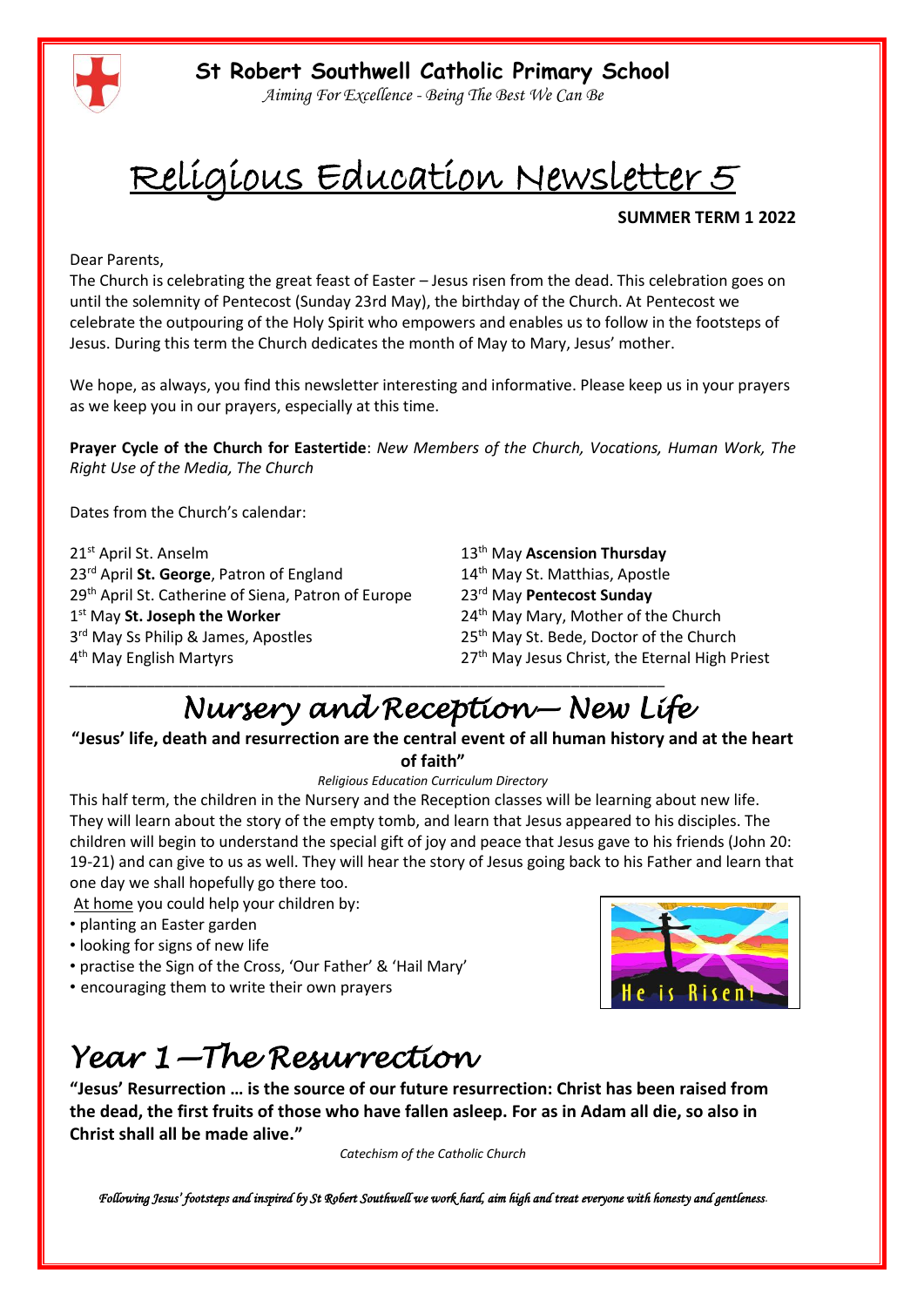

#### **St Robert Southwell Catholic Primary School**

*Aiming For Excellence - Being The Best We Can Be*

Year 1 will learn that Jesus appeared to his disciples in the Upper Room and will think about the times when they have experienced great joy and surprise. They will learn that Jesus helped his disciples to understand that he was risen from the dead and was with them (John 21: 9-14) and this made them very happy. They will learn that when Thomas heard that Jesus was alive he did not believe it. They will also become aware that sometimes, like Thomas, we don't understand what is happening.



You could help your children by:

•reading stories from the Bible about Easter and Pentecost



## *Year 2—Eastertide*

**"It is the Holy Spirit who forms and guides God's people to know God and enter into communion with God through Jesus Christ."**

\_\_\_\_\_\_\_\_\_\_\_\_\_\_\_\_\_\_\_\_\_\_\_\_\_\_\_\_\_\_\_\_\_\_\_\_\_\_\_\_\_\_\_\_\_\_\_\_\_\_\_\_\_\_\_\_\_\_\_\_\_\_\_\_\_\_\_\_\_\_\_\_\_\_\_\_\_\_

*Religious Education Curriculum Directory* 

Year 2 will learn that Jesus rose from the dead and still lives with us. They will learn that Jesus told his disciples that he would go back to Heaven but promised that the Holy Spirit would come. They will learn that Jesus ascended into Heaven and promised to return again and that this gives us hope. They will also know the story of the coming of the Holy Spirit on the apostles at Pentecost and know that the Holy Spirit is promised to us.

At Home

You could help your children by:

• talking about how the Holy Spirit helps us

• having a close look at the Paschal (Easter) Candle when at Mass

## *Year 3—Celebrating Easter & Pentecost*

**"God's Self-Revelation is perfected in us by the Holy Spirit, the Spirit of truth, promised by Jesus and revealed at Pentecost."**

*Religious Education Curriculum Directory*

Year 3 will learn that God the Father raised Jesus from the dead on Easter Sunday. They will learn that because Jesus rose from the dead we too will rise from the dead. They will hear the story of the appearance of Jesus on the road to Emmaus and to Thomas. They will also hear and reflect on the story of the coming of the Holy Spirit at Pentecost.

At Home You could help your children by:

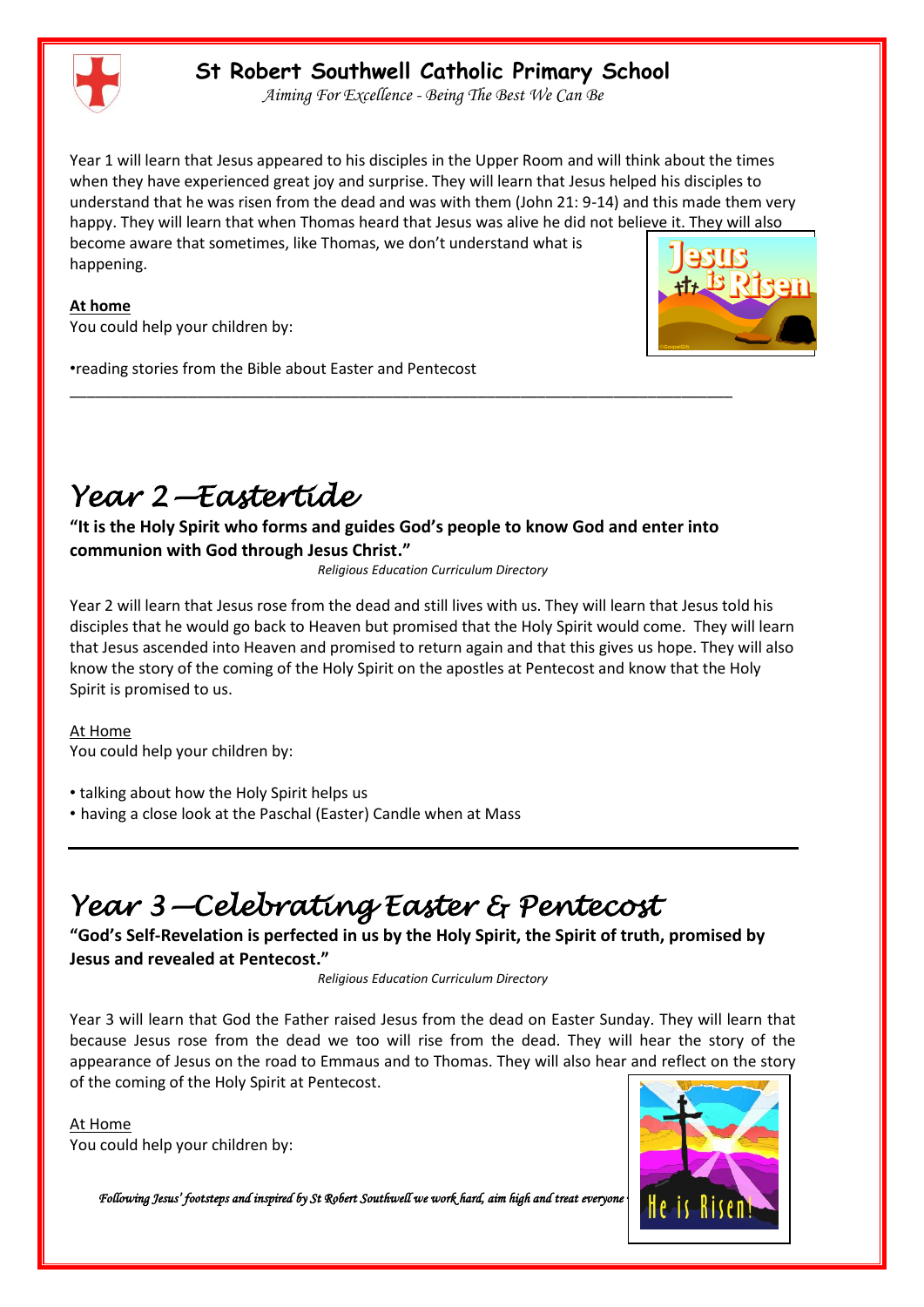#### **St Robert Southwell Catholic Primary School**

*Aiming For Excellence - Being The Best We Can Be*

- talking to them about how the Church celebrates the resurrection
- reading the story of Pentecost with them
- discussing with them what they would have felt if they were one of the Disciples

## *Year 4—The Mission of the Church / The Early Christians*

**"Through the Church Christ fulfils and reveals God's plan to unite all things in him. Christ gave his Church a structure in calling and choosing twelve apostles. With them and their successors he shares his mission, his power and authority. In the coming of the Holy Spirit at Pentecost the Church was revealed and its mission to the nations was begun… The ultimate purpose of this mission is to share in the communion of life and love of the Father, Son and Holy Spirit."** *Religious Education Curriculum Directory*

Year 4 will learn that Peter was chosen by Jesus to play a special role in the Church and that Jesus gave his followers a mission – to spread the Good News to others. They will learn that Jesus promised the Holy Spirit to help his followers and that Pentecost was the beginning of the Church. They will learn about the missions of Peter and Paul and about Stephen the first martyr of the

faith.

#### **At Home:**

- You could help your children by:
- discussing with them the life of St Peter and that he was the first Pope
- reading the missionary journeys of St Paul in Acts of the Apostles (Ch 16 ff)



## *Year 5—Life in the Risen Jesus*

**"Prayer is a living relationship with God in, with and through Jesus Christ. All prayer, whether private or public is God's gift, the action of the Holy Spirit in us and an expression of this living relationship. Prayer is an expression of the universal search for God and of the response of faith to God's Self-Revelation"**

*Religious Education Curriculum Directory*

Year 5 will learn the story of the appearance of Jesus to Mary of Magdala and learn that the risen Jesus us present among us in different ways. They will learn about Jesus' teaching on, and example of, prayer and have a better understanding of the Lord's Prayer. They will learn that we can pray in different ways.

#### **At Home**

- You could help your children by:
- reading and discussing the story of Mary of Magdala
- talking with them about prayer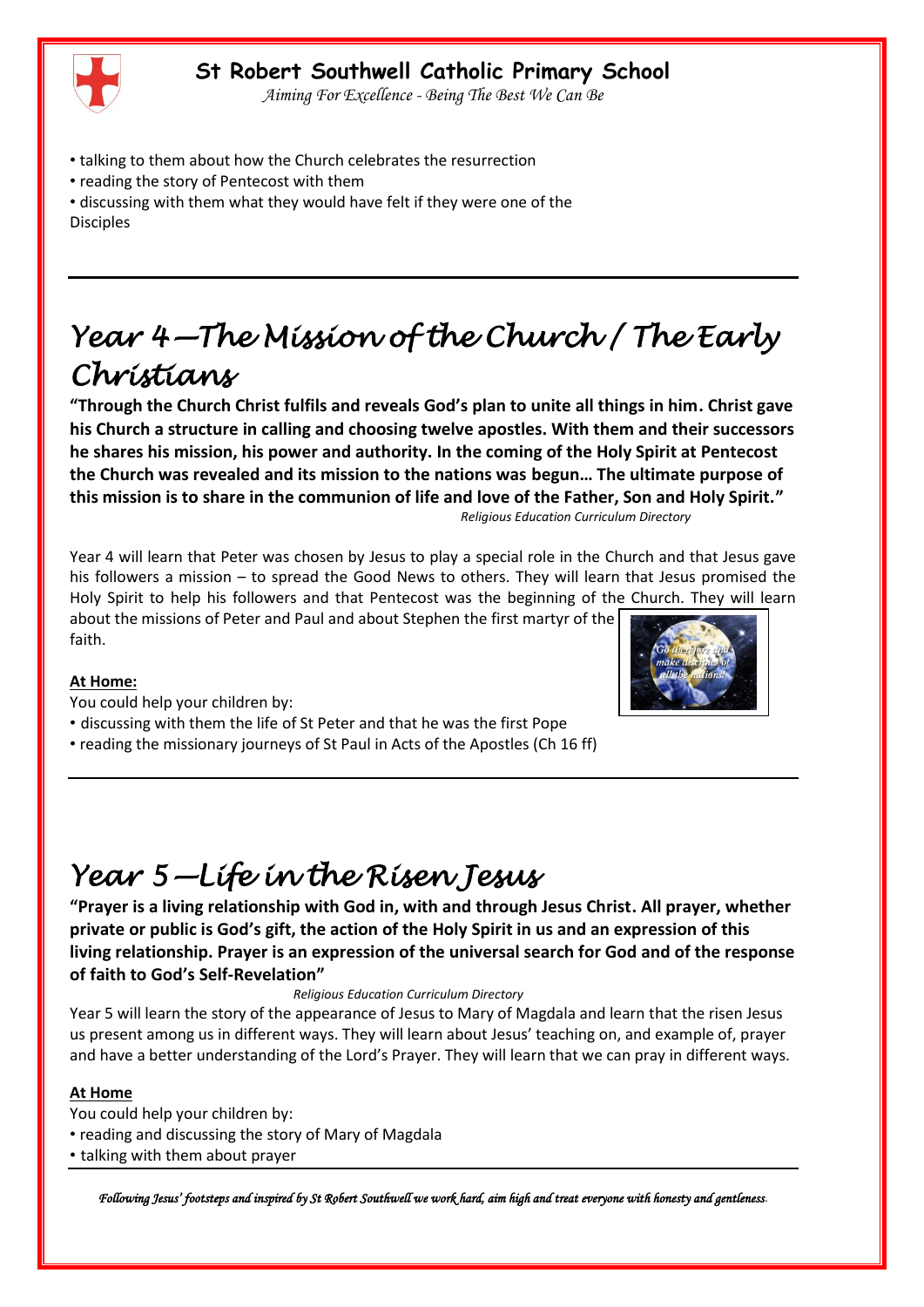

*Aiming For Excellence - Being The Best We Can Be*

• making time for prayer together

### *This half term Year 6 could be taught the unit on the Kingdom of God or the unit entitled Called to Serve*

## *Year 6—Kingdom of God*

**"Instead, be concerned above everything else with the Kingdom of God and with what he requires of you, and he will provide you with all these other things."** (Matthew 6:33)

The children will be introduced to Jesus' teaching about the Kingdom of God; a teaching central to his life and mission. They will be taught the concept of the Kingdom of God through some of the parables and miracles of Jesus and will explore the ways in which people respond to Jesus' invitation to belong to his Kingdom.

The children will have the chance to:

- reflect on what the Kingdom of God is like and is not like
- understand some of the parables of the Kingdom
- reflect on the importance of responding to the invitation to the Kingdom
- reflect on the words and deeds necessary to show commitment to the Kingdom
- •know there are three kinds of miracle
- know that Jesus' miracles reflected the beginning of the Kingdom and show us what God is like

#### **At Home**

You could help your children by:

- asking them to explain the meaning of the Kingdom of God
- discuss the parables and their meaning
- read a miracle story and discuss what it tells us about God